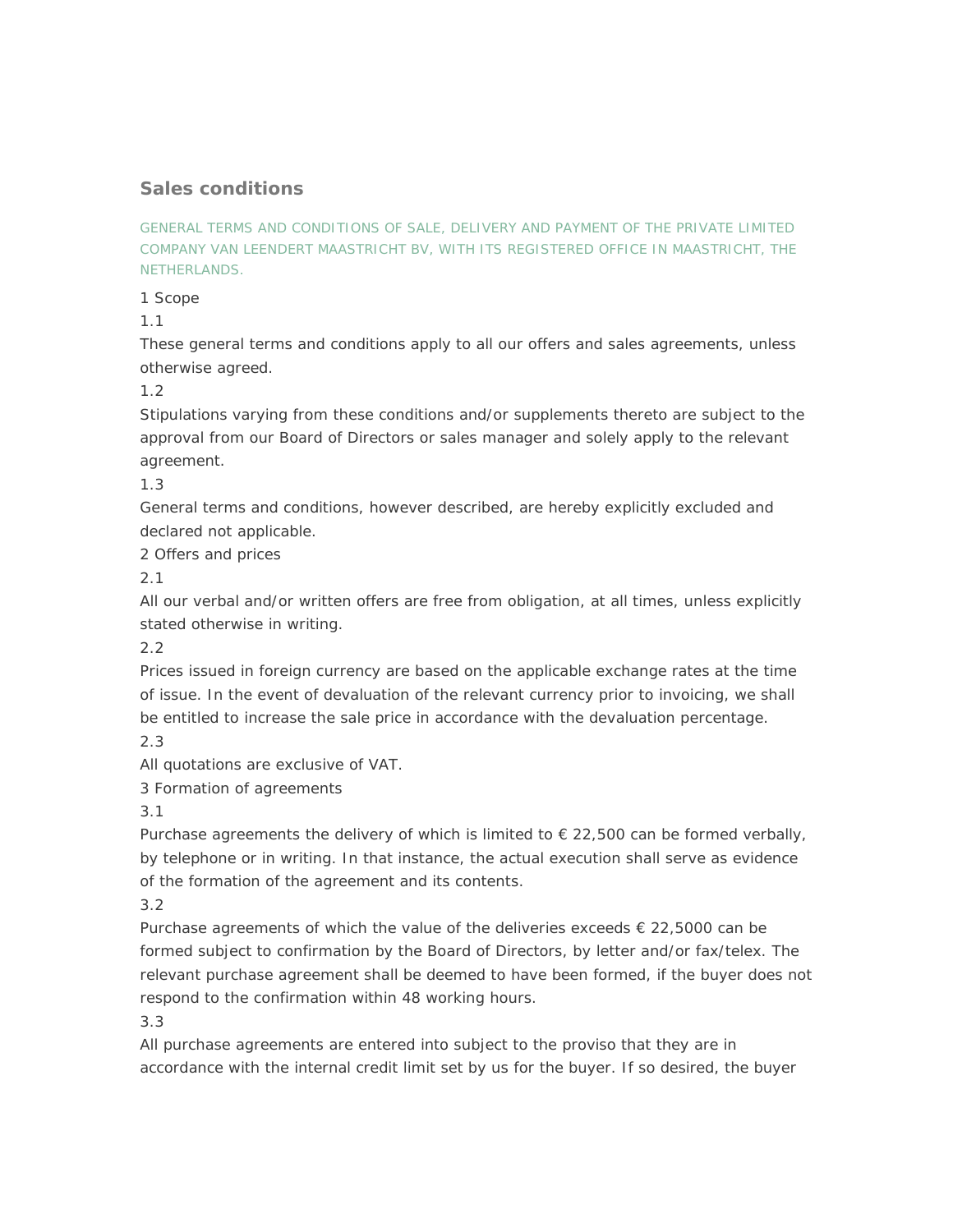shall receive our written confirmation in that respect within a term that can be deemed reasonable with a view to the scope of the agreement.

# 4 Delivery period

4.1

In the event the given delivery date is free domicile/from stock, only the week of delivery shall be normative, unless a more exact date of delivery has been explicitly agreed in writing.

In the event the delivery is free domicile/arrival vessel, the delivery date given by us shall not be binding. The delivery date given is only indicative.

In the event the delivery is CFR of FCA (lncoterms), the month of delivery given by us shall not be binding. The month of delivery given is only indicative.

In the event of deliveries from other continents, we cannot be held liable for late deliveries. In the event of such deliveries, the buyer must take into account delays, at all times.

4.2

In the event delivery is impossible and/or the delivery period is exceeded, regardless of the origin of the goods, we are not obliged to pay any compensation.

Exceeding the delivery period - also in the event of a substitute transaction - does not entitle the buyer to cancel the purchase or not to fulfil his payment obligations.

5 Delivery

5.1

The delivery of the goods shall be CFR (Incoterms, cost and freight) in the event of carriage by sea or inland shipping, shipped from an agreed Dutch port, and/or FCA (Incoterms, free carrier) in the event of carriage by road, at an agreed location in the Netherlands, unless explicitly deviated from this in the confirmation of order. 5.2

In the event of sales at CFR or FCA terms, the buyer shall be obliged to take out goodsin-transit insurance within 24 hours of the formation of the sale - also for us - and to produce documentary evidence of the insurance policy as well as timely payment of the premium owed, prior to delivery and to our satisfaction.

5.3

Delivery ex cold store unit can only take place during the opening hours of the cold store unit. Our cold store unit is situated at Punterweg 45 in Maastricht, the Netherlands and is open for the collection of orders during the following hours:

8am - 12.30pm, from 1 Aug to 1Jan

8 am - 12pm during the remaining months

5.4

In the event of delivery free domicile, the transport risk lies with the buyer.

5.5

In the event of free domicile/arrival vessel, the buyer must decide whether to take delivery of the goods within half an hour, on working days between 8am and 5pm. In order to unload the goods, the buyer shall be given 2 hours, insofar as not otherwise agreed.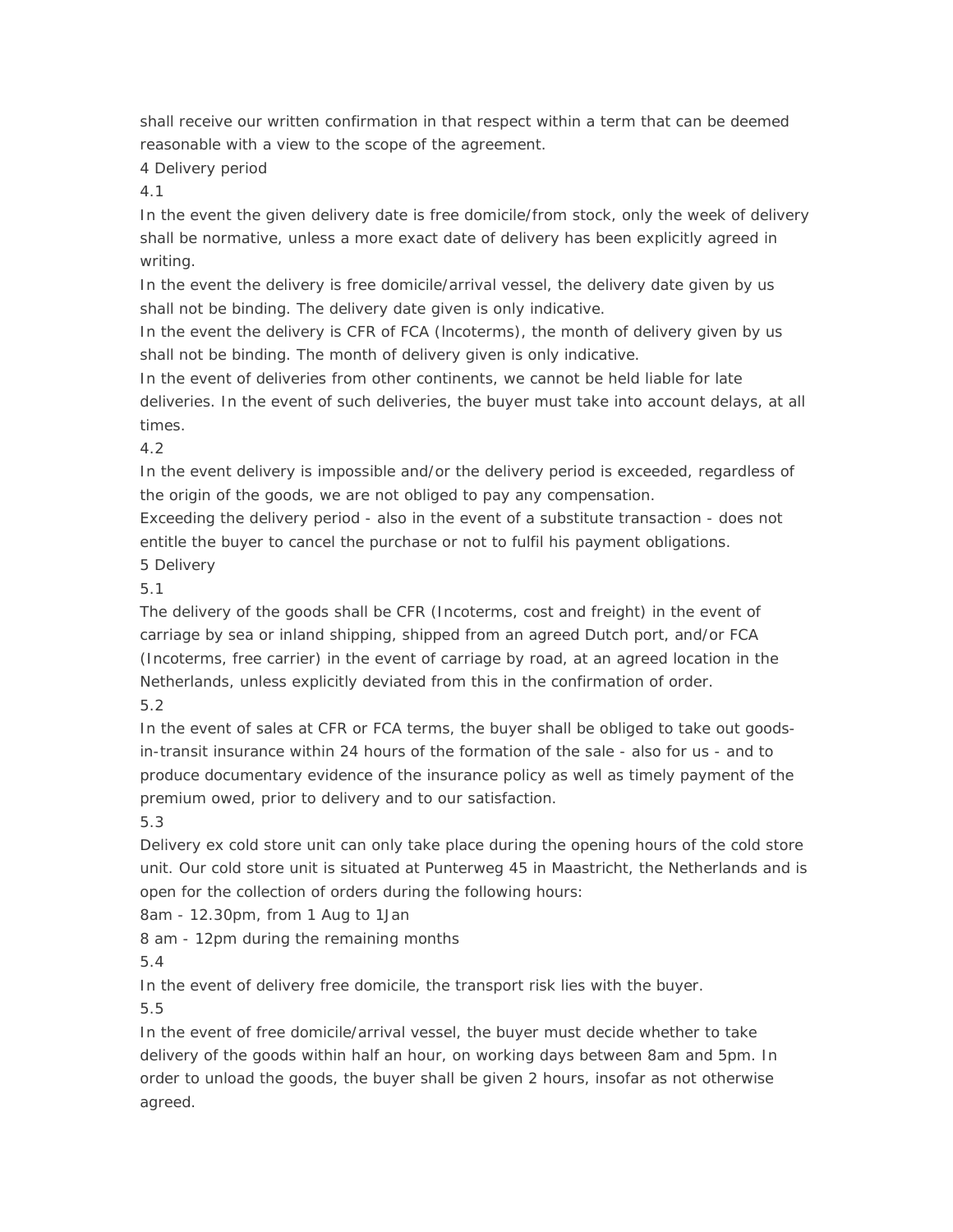Waiting time costs incurred due to exceeding the aforesaid time limit shall be at the expense of the buyer.

5.6

In the event that the agreement stipulates dates on which the buyer shall call off the goods, storage costs shall be payable by the buyer by operation of law and without notice of default being required, if exceeding any call-off date, which costs amount to  $\epsilon$  0.02 per kilo (2005 price level) per commenced period of 28 days. This amount shall be invoiced and become due and payable as soon as a (new) period of 28 days has commenced. In that instance, the goods that should have been taken delivery of shall also be invoiced whereby, for the purpose of article 7 of these conditions, the date on which the purchase was planned shall be deemed the delivery date.

6 Complaints

6.1

The buyer is obliged to check the goods for defects within 48 hours of arrival, within the broadest sense of the word (this includes taking samples).

6.2

Complaints in respect of quantities and weights, insofar as identifiable, shall no longer be accepted after having signed for receipt of the delivery.

6.3

In the event of CFR or FCA delivery per container, the seller shall not be obliged to pay compensation in the event of deviations in weight and quantities of the goods within a -/- 2% margin.

6.4

Complaints in respect of defects, particularly with regard to deviations in quality, insofar as identifiable, must be submitted to us within 2 working days of receipt, in writing, with the exception of fresh produce.

Unidentifiable defects, particularly with regard to deviations in quality, weight or quality included, must be reported to us within 6 hours of the time that the defects could have reasonably been discovered and be confirmed to us in writing within 8 hours.

With regard to fresh produce, identifiable defects must be established immediately upon receipt. Complaints in respect of fresh produce shall no longer be accepted after having signed for receipt of the relevant delivery.

We cannot be held liable for unidentifiable defects in fresh produce, unless the buyer demonstrates that we were aware of this.

6.5

Submitting a complaint does not discharge the buyer from his payment obligations in accordance with article 7 of these conditions, unless the complaint has been accepted by us, in writing.

6.6

In the event of a complaint having been accepted by us, we can either take the goods back and refund the purchase price or replace the goods, this shall be at our discretion. In this instance, the buyer shall not be entitled to any compensation.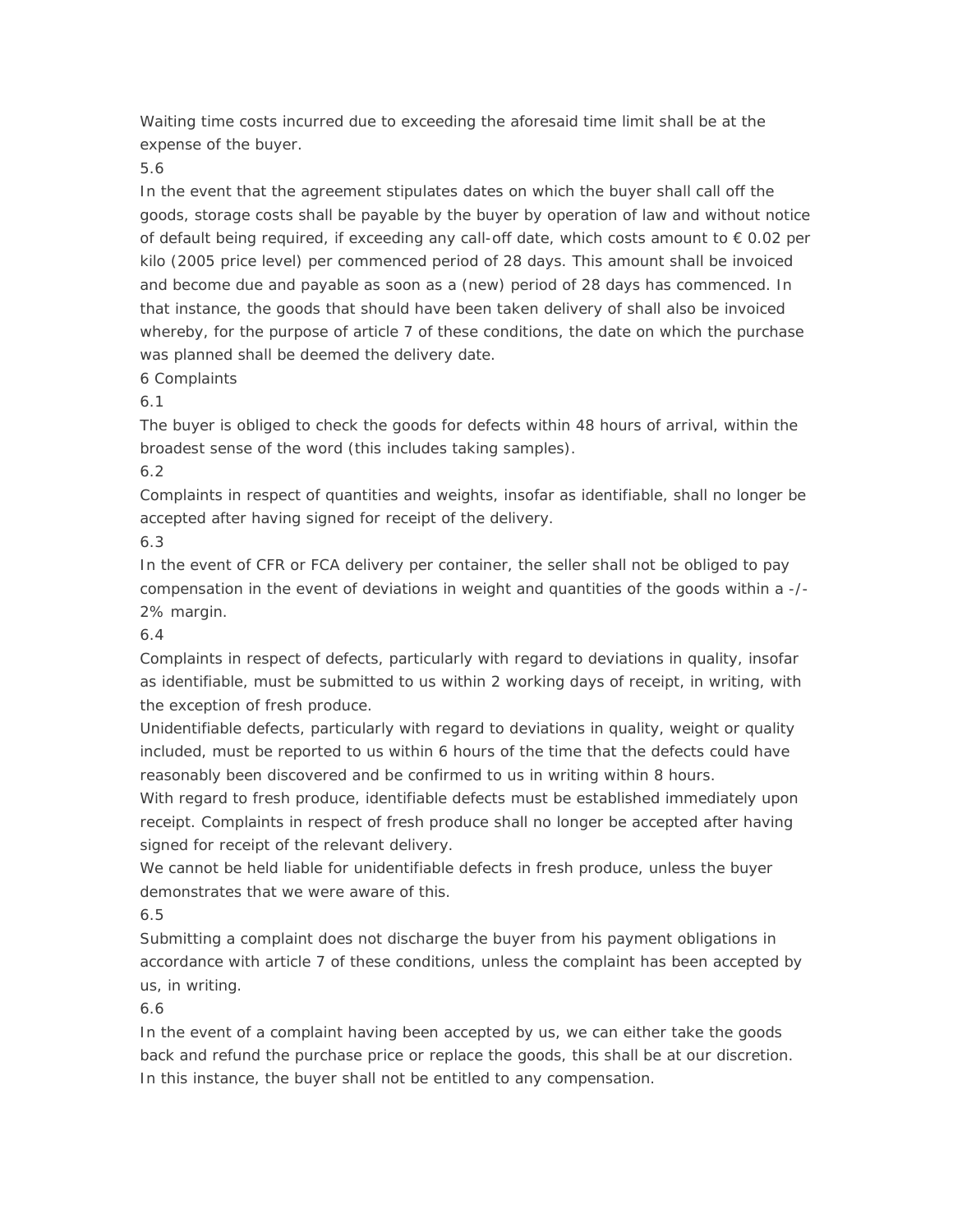# 6.7

The goods can only be returned by the buyer subject to the written approval from the Board of Directors or the sales manager. Return shipments shall be at the risk and expense of the buyer.

#### 7 Payment

#### 7.1

The first shipment for a buyer shall be sent cash on delivery. The cash on delivery charge shall be deemed validly paid, subject to the relevant consignee having signed the invoice and receipt and having provided the paperwork with his/her full name, in capital letters. 7.2

In all other instances, payment terms are 14 days of the delivery date, also if the buyer did not receive the invoice and/or received the invoice late.

#### 7.3

The purchaser has only paid if the invoice amount has been credited to our bank account, also when paying by cheque. If payment is not received within the agreed payment terms, the amount owed shall become immediately due and payable, without a notice of default being required. In that instance, the interest referred to below shall also become due and payable.

### 7.4

The costs incurred by us within the framework of a collection of any amount owed to us, including judicial and extrajudicial costs and any other costs of legal assistance, also insofar as these costs are not awarded by a court, shall be at the expense of the buyer, unless we are ordered by the court to pay the costs as the unsuccessful party. The level of the extrajudicial collection costs is hereby set at 15% of the principal sum plus interest, or so much higher as the actual costs appear to be, and shall be binding. The costs incurred shall be owed by the mere engagement of the bailiff or lawyer by us. Interest owed by the buyer in the event of late payment amounts to 1% of the invoice amount for each month, or part thereof, past the due date. The default interest shall be added to the principal sum after 1 year.

### 7.5

The buyer shall never be entitled to a payment discount, to deduct amounts from the invoice amount, or to suspend payment, for whatever reason. Our credit notes, however, can be set off at all times.

### 7.6

In the event of non-payment of any amount due and payable, an application for a moratorium, liquidation or winding-up of the business of the buyer or attachment of the property of the buyer, we are entitled to terminate the agreement and/or any parts thereof yet to be executed and to repossess any goods not yet paid for, without prejudice to the right to compensation for any lost profits and/or damage incurred, directly and/or indirectly. In this instance, any claim we have against the buyer shall become immediately due and payable.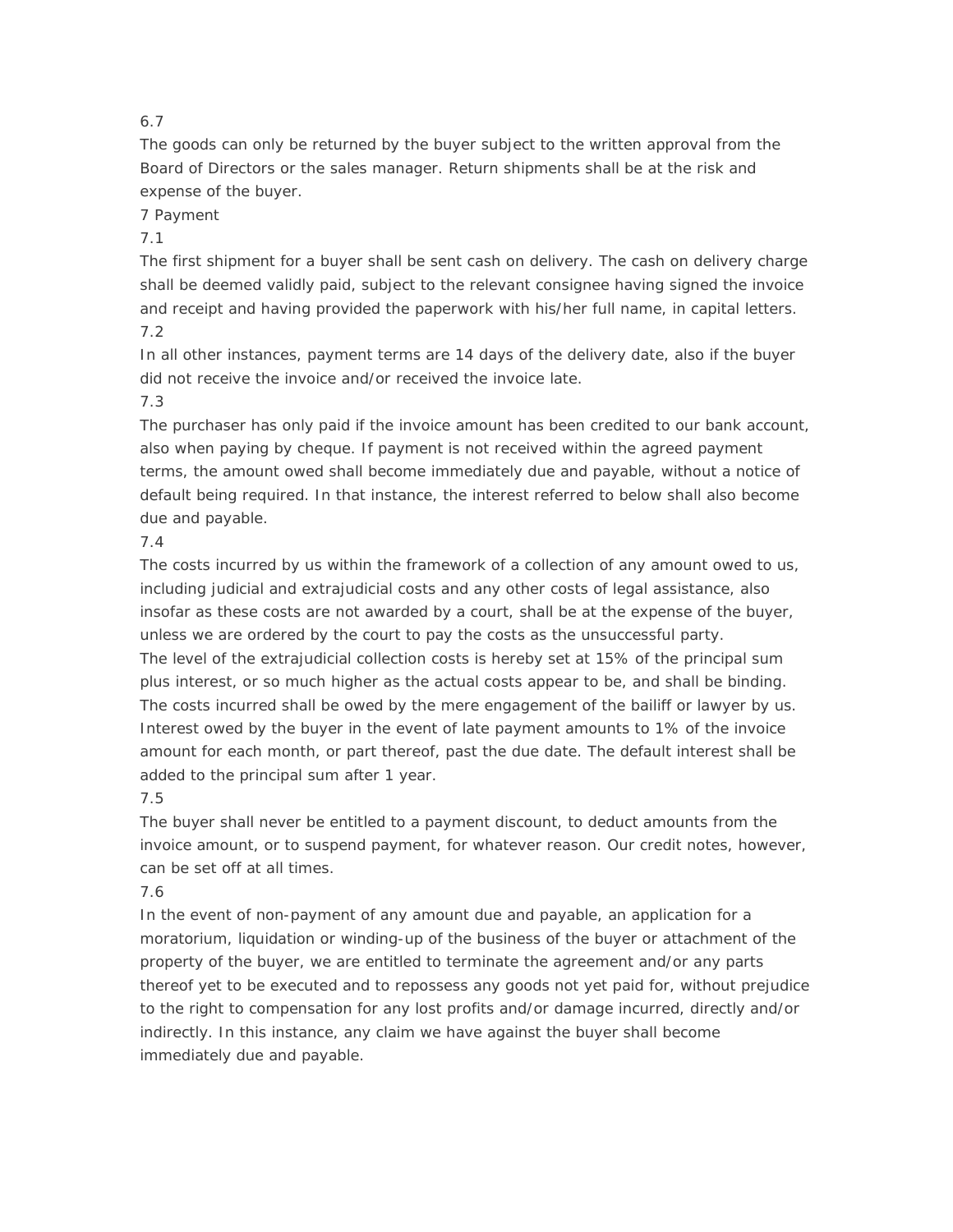# 7.7

We are at all times entitled to demand from the buyer a bank guarantee for the purchase price, or part thereof, or similar security.

8 Retention to title

8.1

All goods delivered remain our property until the buyer has fulfilled his payment obligations towards us in respect of any delivery or work carried out, in full, including any damage or losses, interest and costs.

8.2

The buyer undertakes to maintain the identification of the goods at all times and, in the event of the loss or absence thereof, to clearly mark these, in order to rule out any doubt in respect of the origin of the goods, the party who they were delivered to and the contents of the delivery.

8.3

The buyer is not entitled to sell the goods, to transfer the title and/or to make these otherwise available to third parties or to encumber them in any other way, prior to the time of transmission of ownership referred to in article 8.1.

# 8.4

As appropriate, we shall be entitled to gain access to the premises where the goods are stored and the buyer shall render us every assistance in order to enable us to repossess those goods.

## 8.5

The buyer hereby establishes a right of pledge for us on all claims he may obtain or may have obtained in respect of the sale of the goods delivered to third parties and/or payments by virtue of insurance of these goods and undertakes towards us to do all that is deemed useful or desirable for establishing and exercising our right of pledge, upon first request, including drawing up an instrument and registering this, as well as notifying the third party.

8.6

As regards deliveries to Germany, the parties explicitly agree that the property law consequences in respect of the retention to title of the goods destined for export to Germany are governed by German law and the following provisions of article 8.7 shall replace those of articles 8.1 to 8.4.

8.7 Eigentumsvorbehalt

1 Die Ware bleibt bis zur Erfüllung aller Forderungen, die uns aus jedem Rechtsgrund gegen Käufer zustehen, unseres Eigentum.

2 Verarbeitung oder Umbildung erfolgen stets für uns, jedoch ohne Verpflichtung für uns. Entsteht durch Verarbeitung oder Umbildung der Ware Miteigentum für uns und Käufer, so wird bereits jetzt vereinbart, dass das Miteigentum des Käufers an der einheitlichen Sache wertanteilsmäßig (Rechnungswert) auf uns übergeht. Käufer verwahrt das Eigentum für uns unentgeltlich. Die Ware, an der uns Eigentum zusteht, wird als Vorbehaltsware bezeichnet.

3 Käufer ist berechtigt, die Vorbehaltsware im ordnungsgemäßen Geschäftsverkehr zu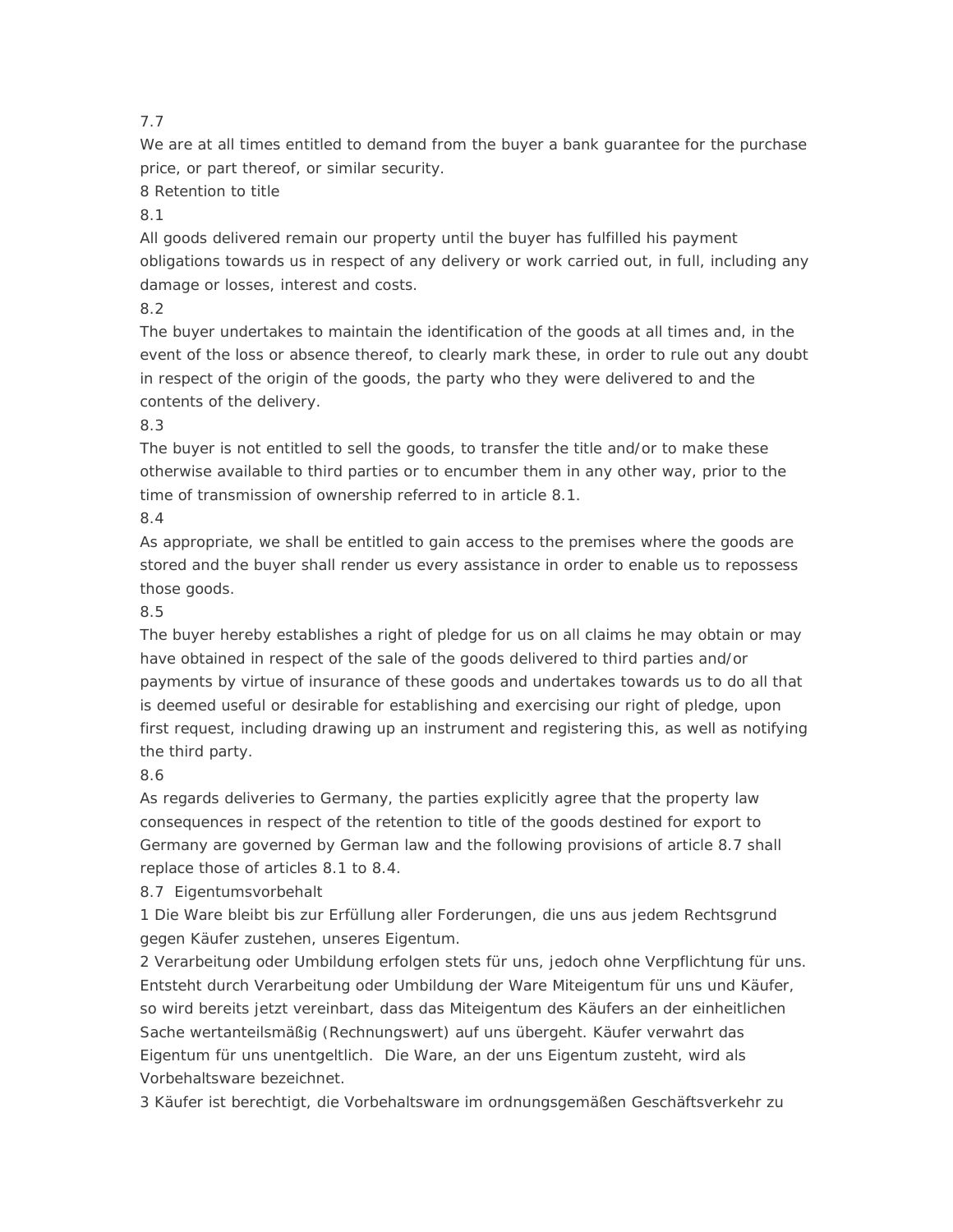verarbeiten und zu veräußern, solange er nicht in Zahlungsverzug ist.

4 Verpfändungen oder Sicherungsübereignungen sind unzulässig, sofern wir dem nicht ausdrücklich und schriftlich zugestimmt hat.

5 Die aus dem Weiterverkauf oder einem sonstigen Rechtsgrund (Versicherung, unerlaubte Handlung etc.) bezüglich der Vorbehaltsware entstehenden Forderungen tritt Käufer bereits jetzt sicherungshalber im vollen Umfang an uns ab, weil wir die Abtretung annehmen. Wir ermächtigen Käufer jedoch widerruflich, die an uns abgetretenen Forderungen für deren Rechnung im eigenen Namen einzuziehen. Auf unsere Aufforderung hin wird Käufer die Abtretung offenlegen und jedem die erforderlichen Auskünfte und Unterlagen geben. Weigert sich Käufer dazu, sind wir berechtigt, dies selbst zu tun und die Forderung auf Kosten des Käufers selbst einzuziehen. 6 Bei Zugriffen Dritter auf die Vorbehaltsware wird Käufer auf unseres Eigentum hinweisen und diese unverzüglich benachrichtigen. Soweit Käufer dem nicht nachkommt, hat er sämtliche dadurch entstehenden Kosten und Schäden an uns zu ersetzen. 7 Bei vertragswidrigem Verhalten des Käufers, insbesondere Zahlungsverzug, sind wir berechtigt, die Vorbehaltsware auf Kosten des Käufers zurückzunehmen oder ggf. Abtretung der Herausgabeansprüche des Käufers gegen Dritte zu verlangen. 8 In der Zurücknahme sowie in der Pfändung der Vorbehaltsware durch uns liegt kein Rücktritt vom Vertrag.

9 Übersteigt der Wert der Vorbehaltsware oder der abgetretenen Forderungen die Forderungen von gegen Käufer um mehr als 15%, so haben wir die Ware/Forderungen um den übersteigenden Wertanteil auf Verlangen des Käufers freizugeben. 9 Force majeure

9.1

In the event of a permanent situation of force majeure, we shall be entitled to terminate the agreement with immediate effect without being obliged to pay any compensation. 9.2

In the event of a temporary situation of force majeure, we shall be entitled to either suspend the execution of the agreement or to terminate the agreement with immediate effect, without being obliged to pay any compensation.

### 9.3

A temporary or permanent situation of force majeure is taken to mean all circumstances that prevent the execution of the agreement, even though these circumstances could have been foreseen at the time the agreement was concluded, including fire, war, the threat of war, state of siege, mobilisation, hostilities, lockout or lack of workers, transport problems, import, export or transit bans, non-delivery or late delivery by our suppliers, stagnation in ports or during transport, strikes and all other circumstances that could not have reasonably been prevented by the seller.

10 Liability

10.1

The seller does not accept any liability for any direct and/or indirect damage or losses as a result of e.g. business shutdowns, delays or interruptions or for any other trading or consequential losses, for whatever reason or of whatever nature.